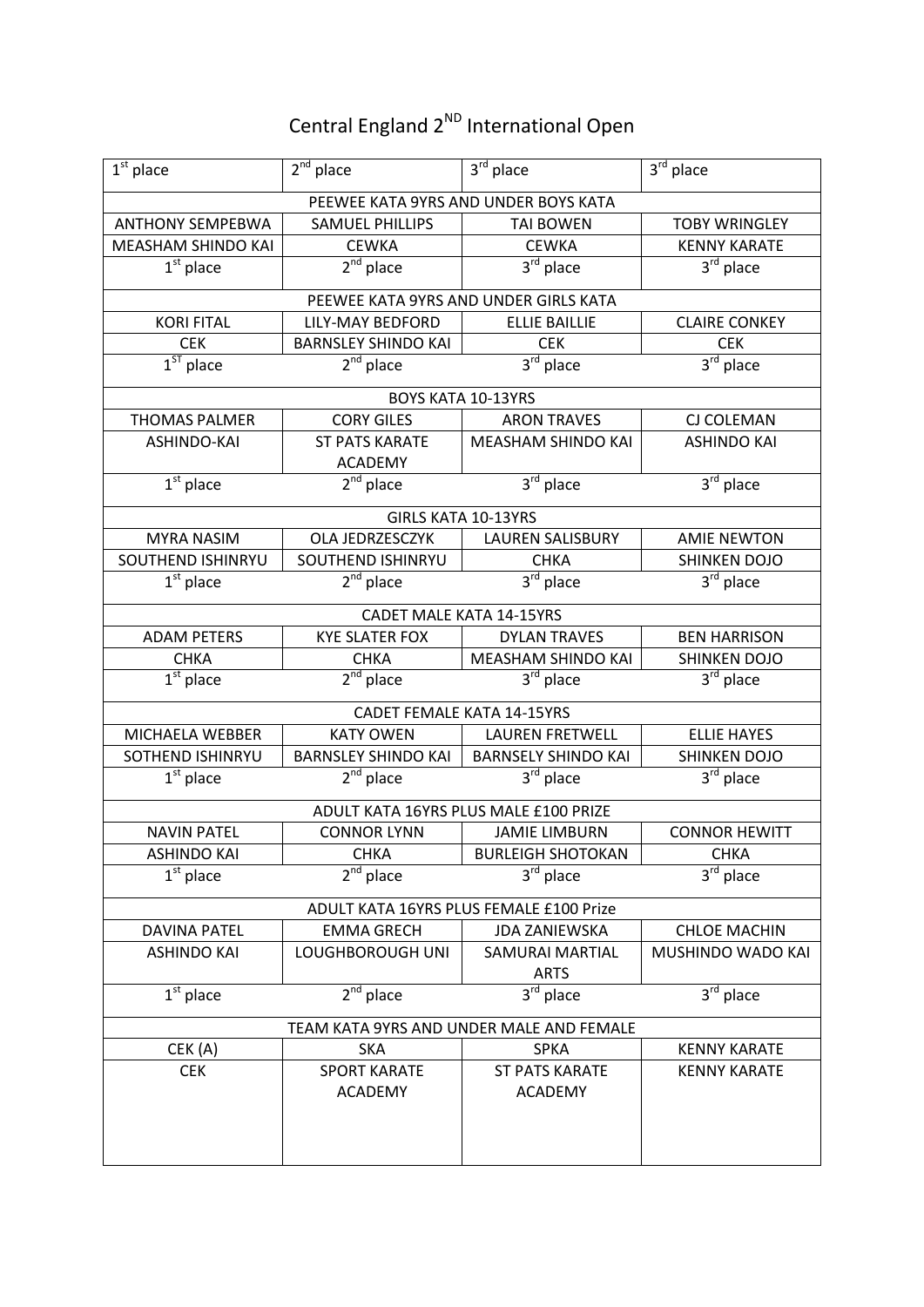| $1st$ place                             | $2^{nd}$ place                              | $3rd$ place                           | 3rd place                             |  |
|-----------------------------------------|---------------------------------------------|---------------------------------------|---------------------------------------|--|
|                                         | TEAM KATA 10-15YRS MALE AND FEMALE          |                                       |                                       |  |
| MEASHAM SHINDO KAI                      | <b>ASHINDO KAI</b>                          | <b>BARNSLEY SHINDO KAI</b>            | <b>KENNY KARATE</b>                   |  |
| MEASHAM SHINDO KAI                      | <b>ASHINDO KAI</b>                          | <b>BARNSLEY SHINDO KAI</b>            | <b>KENNY KARATE</b>                   |  |
| $1st$ place                             | $2nd$ place                                 | 3rd place                             | $3rd$ place                           |  |
|                                         | TEAM KATA ADULTS MALE AND FEMALE            |                                       |                                       |  |
| <b>ASHINDO KAI</b>                      | <b>SKF SCOTLAND</b>                         |                                       |                                       |  |
| <b>ASHINDO KAI</b>                      | <b>SKF</b>                                  |                                       |                                       |  |
| $\overline{1^{st}}$ place               | $2nd$ place                                 | 3rd place                             | $3rd$ place                           |  |
|                                         |                                             |                                       |                                       |  |
|                                         | PEEWEE GIRLS 7YRS AND UNDER KUMITE          |                                       |                                       |  |
| <b>ISHANI KADAMBI</b>                   | <b>EMILIJA KOLINA</b>                       | M FAIRHEAD                            |                                       |  |
| <b>LINKS KARATE</b>                     | <b>CEWKA</b>                                | <b>WIKF ENGLAND</b>                   |                                       |  |
| $1st$ place                             | $2nd$ place                                 | 3 <sup>rd</sup> place                 | $3rd$ place                           |  |
|                                         | PEEWEE BOYS 7YRS AND UNDER                  |                                       |                                       |  |
| <b>BENJAMIN</b>                         | <b>CONNOR EVERINGTON</b>                    | <b>TAI BOWEN</b>                      | <b>JOE GALLAGHER</b>                  |  |
| <b>PACKWOOD</b>                         |                                             |                                       |                                       |  |
| <b>CEK</b>                              | <b>BARNSLEY SHINDO KAI</b>                  | <b>CEWKA</b>                          | <b>CEK</b>                            |  |
| $1st$ place                             | $2nd$ place                                 | 3rd place                             | $3rd$ place                           |  |
|                                         | GIRLS 9YRS AND UNDER 4FT 3 AND UNDER KUMITE |                                       |                                       |  |
| NIAMH McGREGOR                          | ORLA MCDONALD                               | <b>CLAIRE CONKEY</b>                  | <b>JESSIE BETTS</b>                   |  |
| <b>CEK</b>                              | <b>CEK</b>                                  | <b>CEK</b>                            | <b>KAISHO KARATE</b>                  |  |
| $\overline{1^{st}}$ place               | $2nd$ place                                 | $3rd$ place                           | 3 <sup>rd</sup> place                 |  |
|                                         |                                             | BOYS 9YS AND UNDER 4FT 3 AND UNDER    |                                       |  |
| <b>ZACK ATTARD</b>                      | <b>JAY COLES</b>                            | <b>AIRONAS</b>                        | <b>ADAM BROWN</b>                     |  |
|                                         |                                             | <b>URBONAVICIUS</b>                   |                                       |  |
| <b>CHKA</b>                             | <b>ST PATS KARATE</b>                       | <b>FSKA LONDON KARATE</b>             | <b>QUEST</b>                          |  |
|                                         | <b>ACADEMY</b>                              |                                       |                                       |  |
| $1st$ place                             | $2nd$ place                                 | $3rd$ place                           | 3rd place                             |  |
| GIRLS 9YRS AND UNDER OVER 4FT 3 KUMITE  |                                             |                                       |                                       |  |
| <b>KORI FITEL</b>                       | <b>ELLIE MCKINLAY</b>                       | REBECCA LLYOD                         | <b>EMILY POWNEY</b>                   |  |
| <b>CEK</b>                              | <b>CEK</b>                                  | <b>CHKA</b>                           | <b>CEWKA</b>                          |  |
| $\overline{1^{st}}$ place               | $2nd$ place                                 | $3^{\text{rd}}$ place                 | $3^{\text{rd}}$ place                 |  |
|                                         |                                             |                                       |                                       |  |
|                                         | BOYS 9YRS AND UNDER OVER 4FT 3 KUMITE       |                                       |                                       |  |
| <b>BEN MCCABE</b>                       | <b>JOSHUA BATH</b>                          | <b>LENNIE LOCK</b>                    | SAMUEL PHILLIPS                       |  |
| <b>CEK</b><br>$\overline{1^{st}}$ place | <b>CEK</b><br>$2nd$ place                   | <b>LINKS KARATE</b><br>$3^{rd}$ place | <b>CEWKA</b><br>3 <sup>rd</sup> place |  |
|                                         |                                             |                                       |                                       |  |
| GIRLS 10-11 YRS MINUS 37KG              |                                             |                                       |                                       |  |
| <b>NEVE EWING</b>                       | <b>NEAMH MULLEN</b>                         | <b>MEGAN SALISBURY</b>                | <b>LEAH BURKINSHAW</b>                |  |
| <b>CEK</b>                              | <b>CEK</b>                                  | <b>CHKA</b>                           | <b>FIGHT UNIT</b>                     |  |
| $1st$ place                             | $2nd$ place                                 | 3rd place                             | $3rd$ place                           |  |
| GIRLS 10-11YRS PLUS 37KG                |                                             |                                       |                                       |  |
| <b>AUTUMN HOLMES</b>                    | <b>FIONA SEPEBWA</b>                        | <b>CIARA GREY</b>                     | <b>AMIE NEWTON</b>                    |  |
| SALE DOJO                               | MEASHAM SHINDO KAI                          | <b>KHALSA CHAMPONS</b>                |                                       |  |
|                                         |                                             |                                       |                                       |  |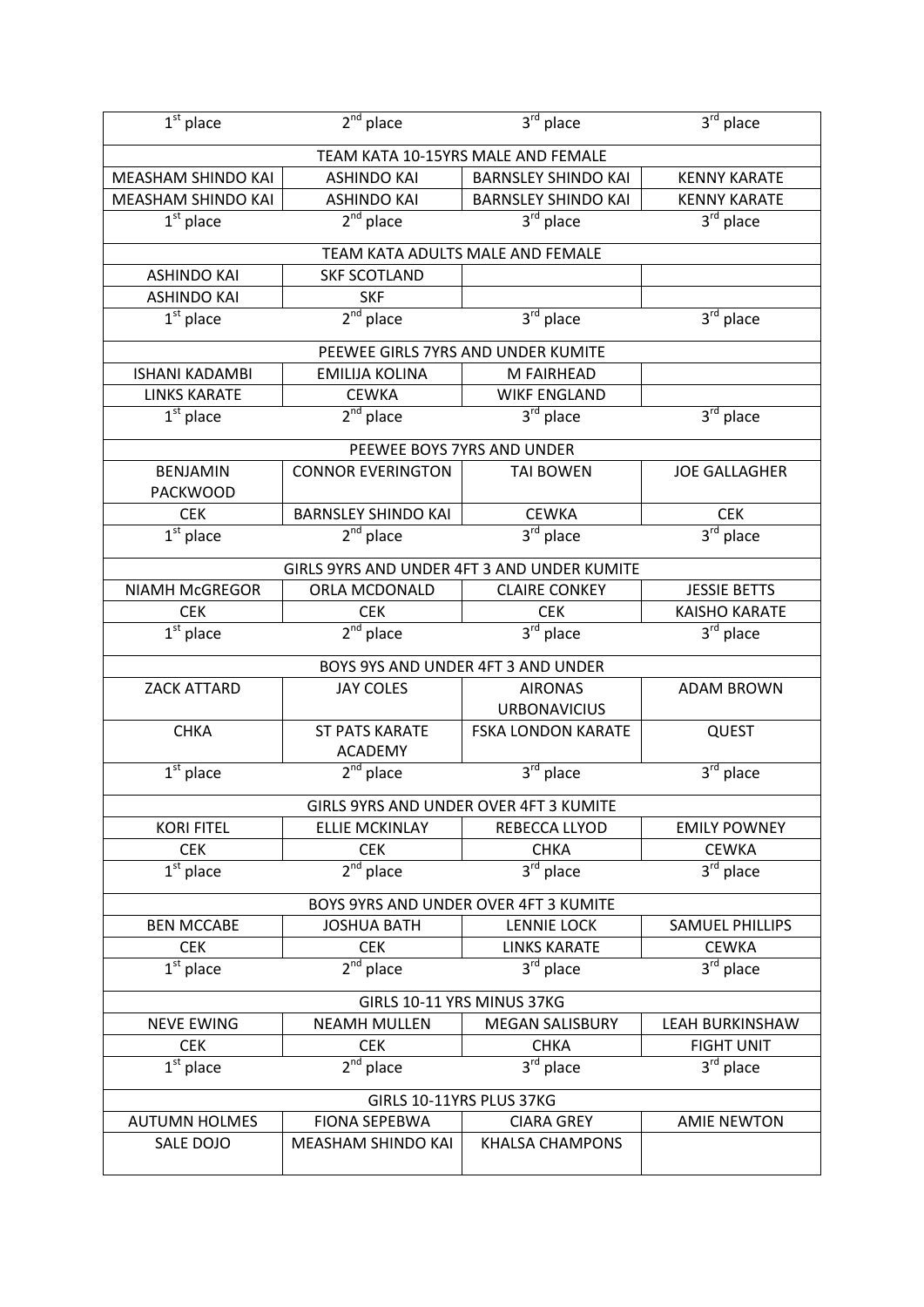| $1st$ place                        | $2nd$ place                                | $3rd$ place              | $3rd$ place               |  |
|------------------------------------|--------------------------------------------|--------------------------|---------------------------|--|
| BOYS 10-11YRS MINUS 37KG           |                                            |                          |                           |  |
| <b>LLYOD BIRCH</b>                 | <b>CAMERON JACKSON</b>                     | J FAIRHEAD               | <b>WILLIAM SMITH</b>      |  |
| <b>LINKS KARATE</b>                | <b>LLANDUDNO KARATE</b>                    | <b>WIKF ENGLAND</b>      | PC KARATE                 |  |
|                                    |                                            | BOYS 10-11YRS 37KG       |                           |  |
| <b>STEPHEN LLOYD</b>               | <b>MURRAY GODFREY</b>                      | PAJHAN JAFFARI           | <b>CONNOR DEKONING</b>    |  |
| <b>CHKA</b>                        | <b>CEK</b>                                 | <b>LEICESTER KARATE</b>  | <b>LLANDUDNO KARATE</b>   |  |
|                                    |                                            | <b>ASSOCIATION</b>       | <b>ACADEMY</b>            |  |
| $1st$ place                        | $2nd$ place                                | $3rd$ place              | 3rd place                 |  |
|                                    | GIRLS 12-13YRS MINUS 45KG                  |                          |                           |  |
| <b>CAITLYN LONIE</b>               | <b>CHLOE CARCHRIE</b>                      | <b>EEMA RUTHVEN</b>      | <b>ELISE MORTON</b>       |  |
| <b>CEK</b>                         | <b>WKU</b>                                 | <b>TOKUI RYU</b>         | <b>ROTHERAM SPORT</b>     |  |
|                                    |                                            |                          | <b>KARATE</b>             |  |
| $1st$ place                        | $2nd$ place                                | 3rd place                | 3rd place                 |  |
|                                    | GIRLS 12-13YRS PLUS 45KG                   |                          |                           |  |
| <b>CARA MURIE</b>                  | <b>RACHEL TRAVERSE</b>                     | <b>EILIDH RITCHIE</b>    | <b>MAISIE RAYMONOL</b>    |  |
| <b>CEK</b>                         | <b>NORTH WEST KARATE</b><br><b>ACADEMY</b> | <b>CEK</b>               | <b>CEK</b>                |  |
| $1st$ place                        | $2nd$ place                                | 3rd place                | $3rd$ place               |  |
|                                    |                                            | BOYS 12-13YRS MINUS 45KG |                           |  |
| <b>HARRIS MACINTOSH</b>            | <b>JED THOMPSON</b>                        | <b>CAMERON GORDAN</b>    | <b>CONAN MURIE</b>        |  |
| <b>CEK</b>                         | PENRITH CHOJINKAI                          | <b>CEK</b>               | <b>CEK</b>                |  |
| $1st$ place                        | $2nd$ place                                | 3rd place                | $3rd$ place               |  |
|                                    |                                            | BOYS 12-13YRS PLUS 45KG  |                           |  |
| <b>B WILKINS</b>                   | YAKUB LUTWIEJKO                            | <b>BRANDON CARR</b>      | <b>HARRY DAVIS</b>        |  |
| <b>WIKF ENGLAND</b>                | <b>CHIKARA</b>                             | PENRITH CHOJONKAI        | <b>SWANSEA SHOTOKAN</b>   |  |
| $1st$ place                        | $2nd$ place                                | $3rd$ place              | 3rd place                 |  |
| GIRLS 14-15YRS -54KG               |                                            |                          |                           |  |
| <b>JORDAN CLARKSON</b>             | <b>CHLOE SALISBURY</b>                     | <b>CLAIRE LOGAN</b>      | SOPHIE WARD               |  |
| <b>UECHI RYU</b>                   | <b>CHKA</b>                                | <b>CEK</b>               | WKU                       |  |
| $1st$ place                        | $2nd$ place                                | $3^{\text{rd}}$ place    | $3^{\overline{rd}}$ place |  |
| GIRLS 14-15YRS +54KG               |                                            |                          |                           |  |
| <b>MORGAN</b><br><b>CUNNIGHMAN</b> | <b>KIRSTY WORKMAN</b>                      | <b>MEGAN HILL</b>        | <b>ERIN MCLEOD</b>        |  |
| <b>CEK</b>                         | PC KARATE                                  | <b>CEWKA</b>             | <b>CEK</b>                |  |
| $\overline{1^{st}}$ place          | $2nd$ place                                | $3rd$ place              | $3rd$ place               |  |
| BOYS 13-15YRS MINUS 57KG           |                                            |                          |                           |  |
| <b>OLIVER FUGE</b>                 | <b>JAMES FUGE</b>                          | <b>STRUAN RITCHIE</b>    | <b>MILES TURLEY</b>       |  |
| <b>QUEST</b>                       | <b>QUEST</b>                               | <b>CEK</b>               | <b>KAISHO KARATE</b>      |  |
| $\overline{1^{st}}$ place          | $2^{nd}$ place                             | $3rd$ place              | $3rd$ place               |  |
| BOYS 13-15YRS -63KG KUMITE         |                                            |                          |                           |  |
| <b>KYLE THOMPSON</b>               | <b>PAVEN CHAHAL</b>                        | <b>MITCHELL THORPE</b>   | <b>KAI COLLINS</b>        |  |
| <b>CEK</b>                         | <b>CEWKA</b>                               | <b>LINKS KARATE</b>      | <b>SPORT KARATE</b>       |  |
|                                    |                                            |                          | <b>ACADEMY</b>            |  |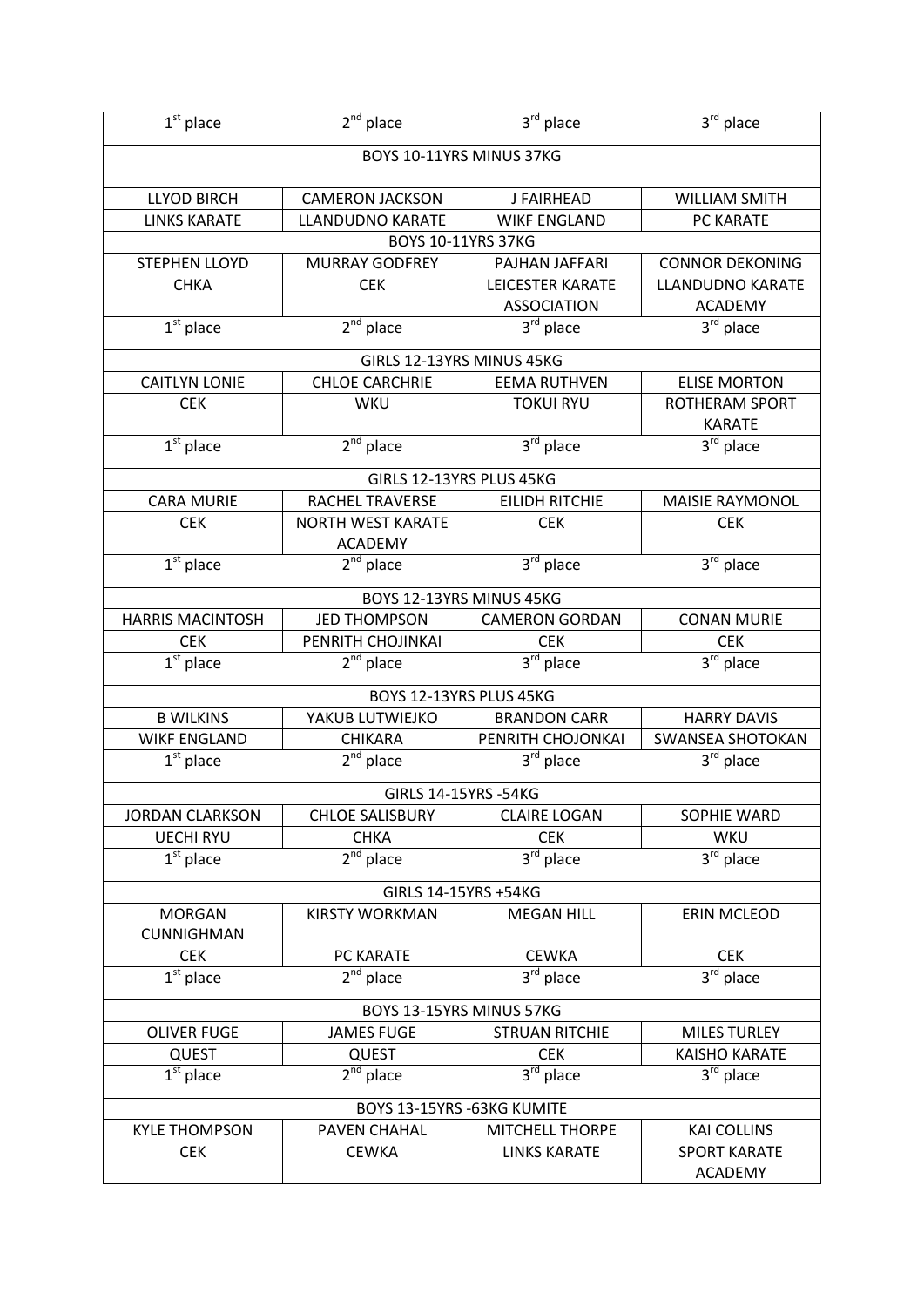| $1st$ place                                  | $2nd$ place               | $3rd$ place                | $3rd$ place                             |  |
|----------------------------------------------|---------------------------|----------------------------|-----------------------------------------|--|
|                                              |                           | MALE 14-15YRS PLUS 63KG    |                                         |  |
| <b>AARON JARDINE</b>                         | <b>ADRIAN LOPEZ SALAS</b> | C COULSON                  | <b>GEORGE TOOGOOD</b>                   |  |
| <b>CEK</b>                                   | <b>SARPSBORG KARATE</b>   | <b>WIKF ENGLAND</b>        | <b>SPORTS KARATE</b>                    |  |
|                                              | <b>KLUBB</b>              |                            | <b>ACADMEY</b>                          |  |
| $1st$ place                                  | $2nd$ place               | $3rd$ place                | 3rd place                               |  |
|                                              |                           | FEMALE 16-17YRS MINUS 59KG |                                         |  |
| KIMBERLEY                                    | REBECCA CRAIG             | <b>AMY LUKE</b>            | NIRALEE KILSBY                          |  |
| <b>JOHNSTONE</b>                             |                           |                            |                                         |  |
| <b>EASTBANK KARATE</b>                       | <b>CEK</b>                | YAMAKAI                    | WKU                                     |  |
| <b>CLUB</b>                                  |                           |                            |                                         |  |
| $\overline{1^{st}}$ place                    | $2nd$ place               | $3rd$ place                | $3rd$ place                             |  |
|                                              |                           | FEMALE 16-17YRS PLUS 59KG  |                                         |  |
| <b>OLIVIA HAND</b>                           | <b>JDA ZANIEWSKA</b>      |                            |                                         |  |
| <b>CEK</b>                                   | <b>SAMURAI MARTIAL</b>    |                            |                                         |  |
|                                              | <b>ARTS</b>               |                            |                                         |  |
| $\overline{1^{st}}$ place                    | $2nd$ place               | $3rd$ place                | $\overline{3}^{\text{rd}}$ place        |  |
| MALE 16-17YRS MINUS 61KG                     |                           |                            |                                         |  |
| <b>ALEX JONES</b>                            | <b>GREG ANDERSON</b>      | <b>ADAM GIBSON</b>         | <b>CHARLIE SMITH</b>                    |  |
| <b>UECHI RYU</b>                             | <b>CEK</b>                | <b>SPORT KARATE</b>        | WKU                                     |  |
|                                              |                           | <b>ACADEMY</b>             |                                         |  |
| $1st$ place                                  | $2nd$ place               | $3rd$ place                | $3rd$ place                             |  |
|                                              |                           | MALE 16-17YRS MINUS 72KG   |                                         |  |
| <b>LUKE MILLINGTON</b>                       | <b>OLE CHRISTAN</b>       | <b>HARRISON TOOGOOD</b>    | <b>MICHEAL BRUDER</b>                   |  |
|                                              | <b>HANSEN</b>             |                            |                                         |  |
| <b>CEWKA</b>                                 | <b>SARPSBORG KARATE</b>   | <b>SPORT KARATE</b>        | <b>SPORTS KARATE</b>                    |  |
|                                              | <b>KLUBB</b>              | <b>ACADEMY</b>             | <b>ACADEMY</b>                          |  |
| $1st$ place                                  | $2nd$ place               | 3rd place                  | $3rd$ place                             |  |
| MALE 16-17YRS PLUS 72KG                      |                           |                            |                                         |  |
| <b>LUKE WILLIAMS</b>                         | C FAIRHEAD                | <b>JAMIE LIMBURN</b>       |                                         |  |
| <b>WIKF ENGLAND</b>                          | <b>WIKF ENGLAND</b>       | <b>BURLEIGH SHOTOKAN</b>   |                                         |  |
|                                              |                           | <b>KARATE CLUB</b>         |                                         |  |
| $1st$ place                                  | $2nd$ place               | 3rd place                  | $3rd$ place                             |  |
| FEMALE 18YRS AND ABOVE MINUS 61KG £100 PRIZE |                           |                            |                                         |  |
| <b>NATALIE WILLIAMS</b>                      | <b>SIOBHAN HAYES</b>      | SOPHIE SANTILLO            | LAURA JONE                              |  |
| <b>EKF NATIONAL TEAM</b>                     | <b>EKF NATIONAL TEAM</b>  | <b>KHALSA CHAMPIONS</b>    | <b>SPORTS KARATE</b>                    |  |
| $\overline{1}^{\rm st}$ place                | $2nd$ place               | $3rd$ place                | <b>ACADEMY</b><br>3 <sup>rd</sup> place |  |
|                                              |                           |                            |                                         |  |
| FEMALE 18YRS AND ABOVE PLUS 61KG             |                           |                            |                                         |  |
| <b>AMELIA HARVEY</b>                         | RACHEAL TAYLOR            | <b>TEGAN WALSH</b>         | <b>CHLOE WALSH</b>                      |  |
| <b>EKF NATIONAL TEAM</b>                     | WKU                       | <b>ELKAI</b>               | <b>ELKAI</b>                            |  |
| $1st$ place                                  | $2nd$ place               | $3rd$ place                | $3rd$ place                             |  |
| MALE 18YRS AND ABOVE MINUS 68KG              |                           |                            |                                         |  |
| <b>ALI NYONI</b>                             | <b>JAMIE BOWEN</b>        | <b>PERRY MAYERS</b>        | <b>ROSS MATHIEU</b>                     |  |
| WKU                                          | WKU                       | <b>ALEX HARTS KAIZEN</b>   | <b>EKF NATIONAL TEAM</b>                |  |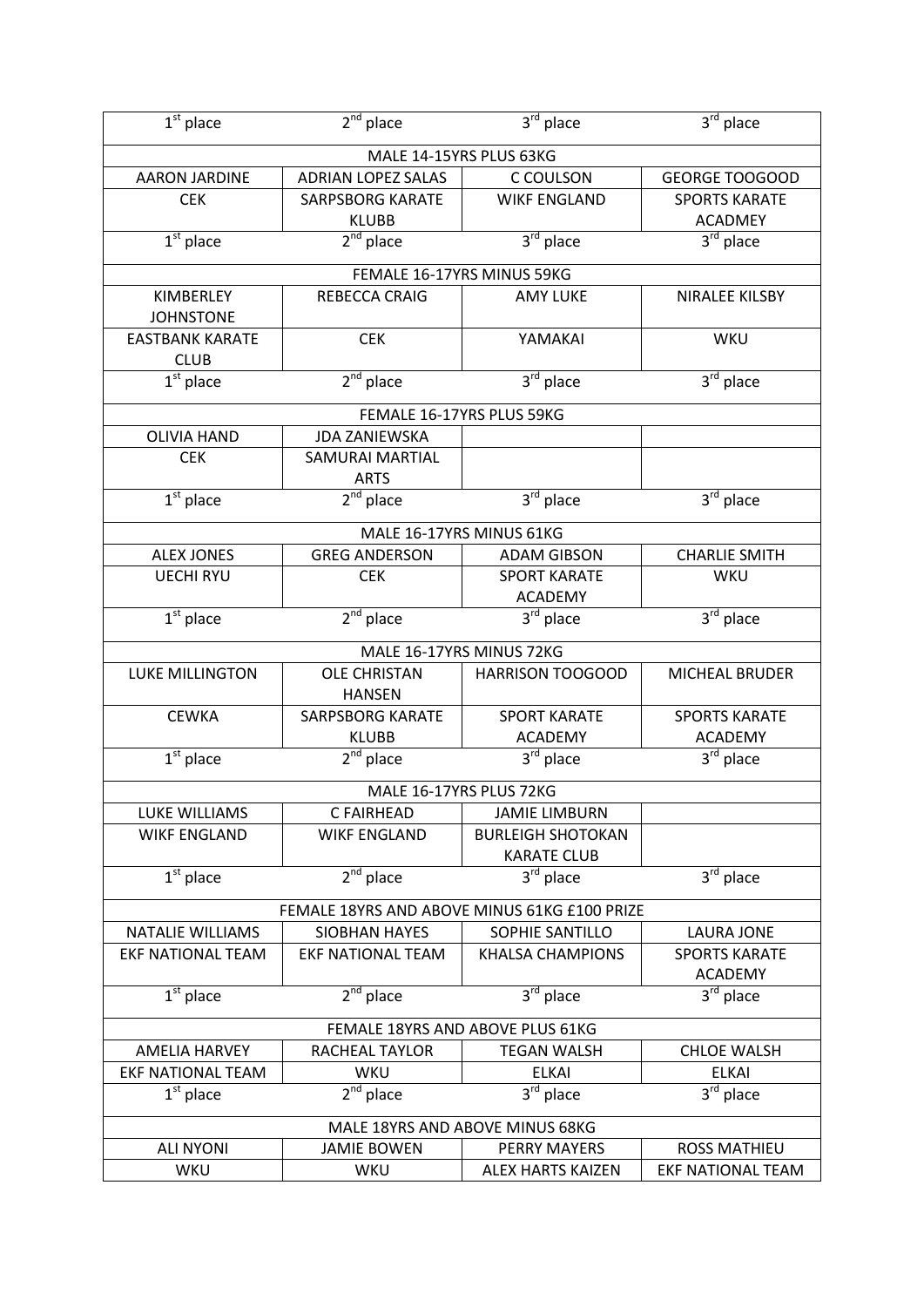| $1st$ place                                                                               | $2nd$ place              | 3rd place                                 | $3rd$ place               |  |
|-------------------------------------------------------------------------------------------|--------------------------|-------------------------------------------|---------------------------|--|
|                                                                                           |                          | MALE 18YRS AND ABOVE MINUS 75KG           |                           |  |
| <b>RYAN JAY</b>                                                                           | MICHEAL BURKE            | <b>JOE KELLAWAY</b>                       | <b>BRANDON RUNNING</b>    |  |
| <b>EKF NATIONAL TEAM</b>                                                                  | <b>EKF NATIONAL TEAM</b> | <b>EKF NATIONAL TEAM</b>                  | <b>ELKAI</b>              |  |
|                                                                                           |                          |                                           |                           |  |
| $1st$ place                                                                               | $2nd$ place              | 3rd place                                 | $3rd$ place               |  |
|                                                                                           |                          | MALE 18YRS AND ABOVE PLUS 75KG            |                           |  |
| <b>ALTON BROWN</b>                                                                        | <b>RORY DANIELS</b>      | <b>CALLUM ROBB</b>                        | <b>JAMAAL OTTO</b>        |  |
| <b>EKF NATIONAL TEAM</b>                                                                  | WKU                      | <b>EDINBURGH UNI</b>                      | <b>UECHI RYU</b>          |  |
|                                                                                           |                          | SHUKOKAI                                  |                           |  |
| $1st$ place                                                                               | $2nd$ place              | $3rd$ place                               | $3rd$ place               |  |
|                                                                                           |                          | GIRLS 14-15YRS OPEN WEIGHT                |                           |  |
| <b>JORDAN CLARKSON</b>                                                                    | <b>MEGAN HILL</b>        | ERIN MCLEAOD                              | NATASHA HOLMES            |  |
| <b>UECHI RYU</b>                                                                          | <b>CEWKA</b>             | <b>CEK</b>                                | SALE DOJO                 |  |
| $1st$ place                                                                               | $2nd$ place              | $3rd$ place                               | $3rd$ place               |  |
|                                                                                           |                          | MALE 14-15YRS OPEN WEIGHT                 |                           |  |
| <b>MITHCELL THORPE</b>                                                                    | <b>KYLE THOMPSON</b>     | RICARDO DINES                             | <b>ADRIAN LOPEZ SALAS</b> |  |
| <b>LINKS KARATE</b>                                                                       | <b>CEK</b>               | <b>SPORTS KARATE</b>                      | <b>SARPSBORG KARATE</b>   |  |
|                                                                                           |                          | <b>ACADEMY</b>                            | <b>KLUBB</b>              |  |
| $1ST$ place                                                                               | $2nd$ place              | $3rd$ place                               | $3rd$ place               |  |
|                                                                                           |                          | FEMALE 16-17YRS OPEN WEIGHT               |                           |  |
| KIMBERLEY                                                                                 | REBECCA CRAIG            | <b>OLIVIA HAND</b>                        | RACHEAL MCDONNELL         |  |
| <b>JOHNSTONE</b>                                                                          |                          |                                           |                           |  |
| <b>EASTBANK KARATE</b>                                                                    | <b>CEK</b>               | <b>CEK</b>                                | <b>KUNI</b>               |  |
| <b>CLUB</b>                                                                               |                          |                                           |                           |  |
| $1st$ place                                                                               | $2nd$ place              | $3rd$ place                               | 3rd place                 |  |
|                                                                                           |                          | MALE 16-17YRS OPEN WEIGHT                 |                           |  |
| <b>ALEX JONES</b>                                                                         | OLA HANSEN               | <b>LUKE MILLIGTON</b>                     | <b>CIARAN HAYES</b>       |  |
| <b>UECHI RYU</b>                                                                          | <b>SARPSBORG KARATE</b>  | <b>CEWKA</b>                              | <b>EASTBANK KARATE</b>    |  |
|                                                                                           | <b>KLUBB</b>             |                                           | <b>CLUB</b>               |  |
| $\overline{\mathbf{1}^{\text{st}}}$ place                                                 | 2 <sup>nd</sup> place    | $3rd$ place                               | $3^{\text{rd}}$ place     |  |
| FEMALE 18YRS AND ABOVE OPEN WEIGHT £150 PRIZE                                             |                          |                                           |                           |  |
| <b>AMELIA HARVEY</b>                                                                      | NATALIE WILLIAMS         | SIOBHAN HAYES<br><b>EKF NATIONAL TEAM</b> | <b>MAIRI KERIN</b>        |  |
| <b>EKF NATIONAL TEAM</b>                                                                  | <b>EKF NATIONAL TEAM</b> | $3rd$ place                               | SEI WA KAI                |  |
| 3rd place<br>$1st$ place<br>$2^{nd}$ place<br>MALE 18YRS AND ABOVE OPEN WEIGHT £150 PRIZE |                          |                                           |                           |  |
| <b>RORY DANIELS</b>                                                                       | <b>JAMAAL OTTO</b>       | <b>CURTIS HARVEY</b>                      | <b>RYAN JAY</b>           |  |
| WKU                                                                                       | <b>UECHI RYU</b>         | <b>CEWKA</b>                              | <b>EKF NATIONAL TEAM</b>  |  |
| $1st$ place                                                                               | $2^{nd}$ place           | 3rd place                                 | 3 <sup>rd</sup> place     |  |
| 9YRS AND UNDER TEAM KUMITE 2 MALE AND 1 FEMALE                                            |                          |                                           |                           |  |
| CEK (A)                                                                                   | CEK (D)                  | CEK (C)                                   | CEK (B)                   |  |
| <b>CEK</b>                                                                                | <b>CEK</b>               | <b>CEK</b>                                | <b>CEK</b>                |  |
|                                                                                           |                          |                                           |                           |  |
|                                                                                           |                          |                                           |                           |  |
| 1st place                                                                                 | $2nd$ place              | $3rd$ place                               | $3rd$ place               |  |
|                                                                                           |                          | 10-12YRS TEAM KUMITE 2 MALE AND 1 FEMALE  |                           |  |
| CEK (A)                                                                                   | CEK (B)                  | YAMAKAI                                   |                           |  |
| <b>CEK</b>                                                                                | <b>CEK</b>               |                                           |                           |  |